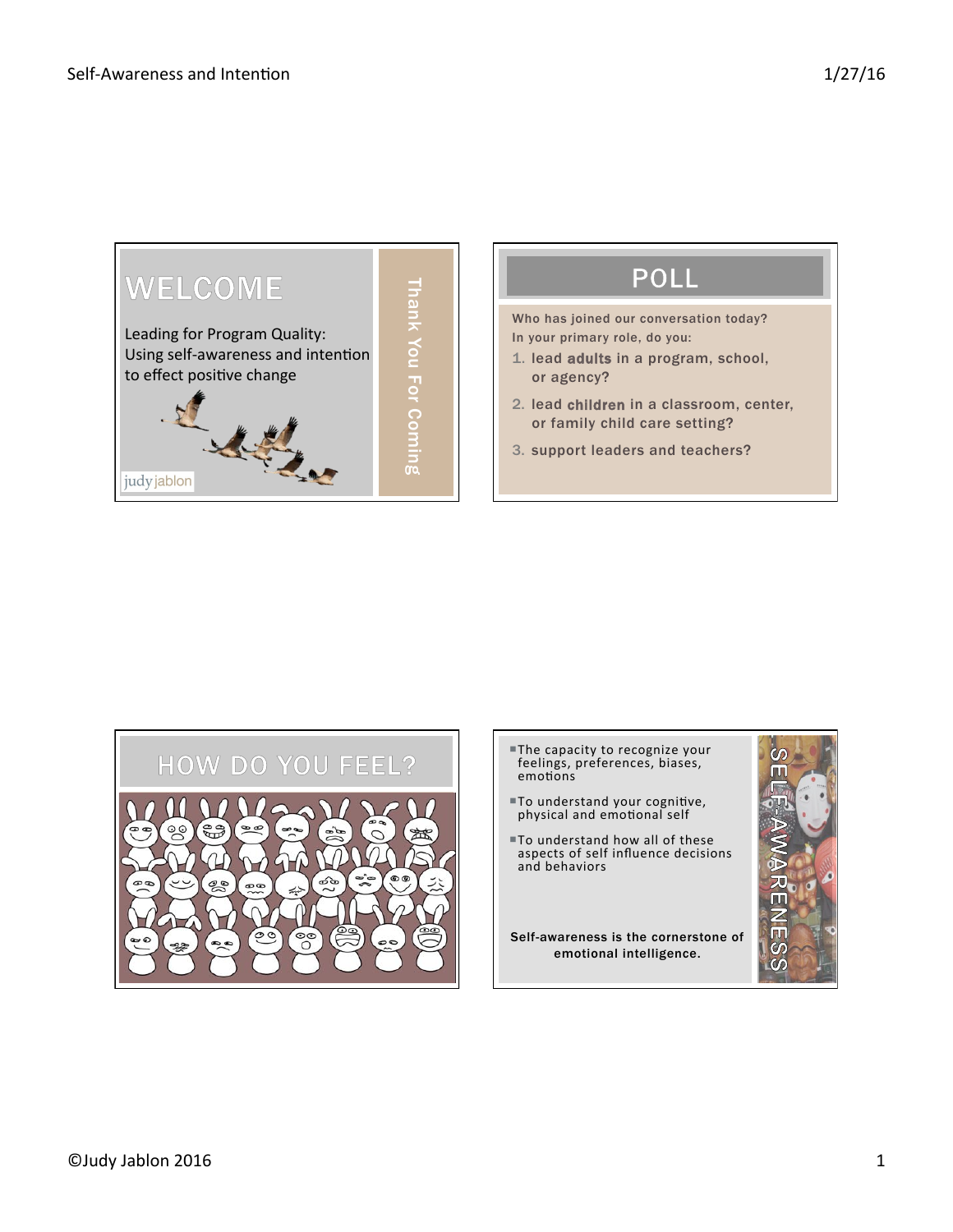### **EFFECTIVE LEADERSHIP TAKES SELF-AWARENESS!**

Research states that *self-awareness is the most critical leadership skill and the strongest predictor of overall success*. (Nicol & Sparrow 2010).

- Leaders AWARE of their weaknesses hire others who perform well in these areas.
- **ELeaders RECOGNIZE members of their team may have an** idea that is even better than their own.



# **POLL**

Which describes your typical day.

- 1. Mostly I'm reactive and have regrets about my actions.
- 2. I alternate between reactive and intentional.
- 3. To respond with intention, I build in reflection time.

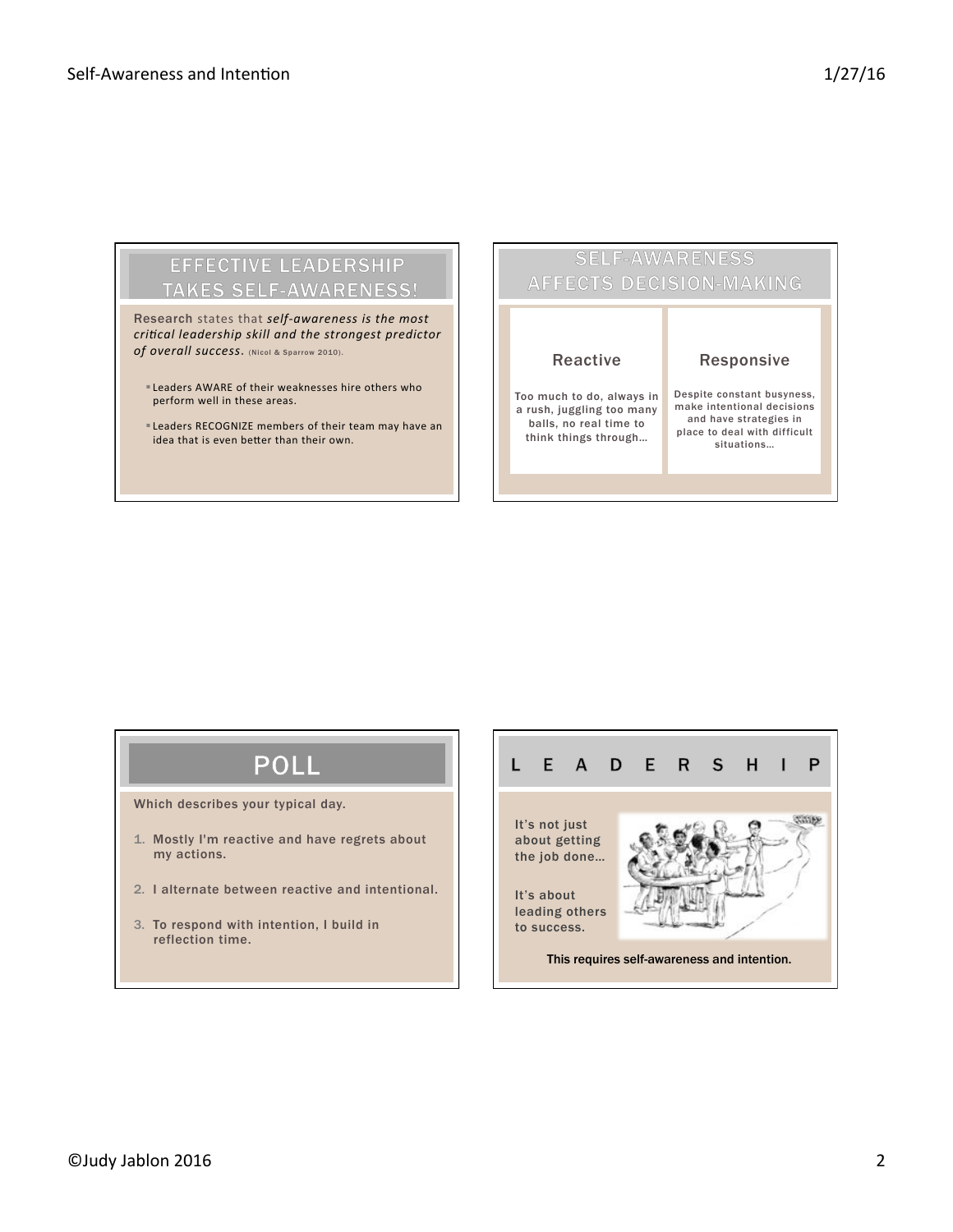# POLL

How's the pace of this webinar?

- 1. Much too slow
- 2. A bit too slow
- 3. About right
- 4. A bit too fast
- 5. Much too fast

## WHY ASK THIS QUESTION?

I can only judge things from my experience.

Questions help to increase my self-awareness.



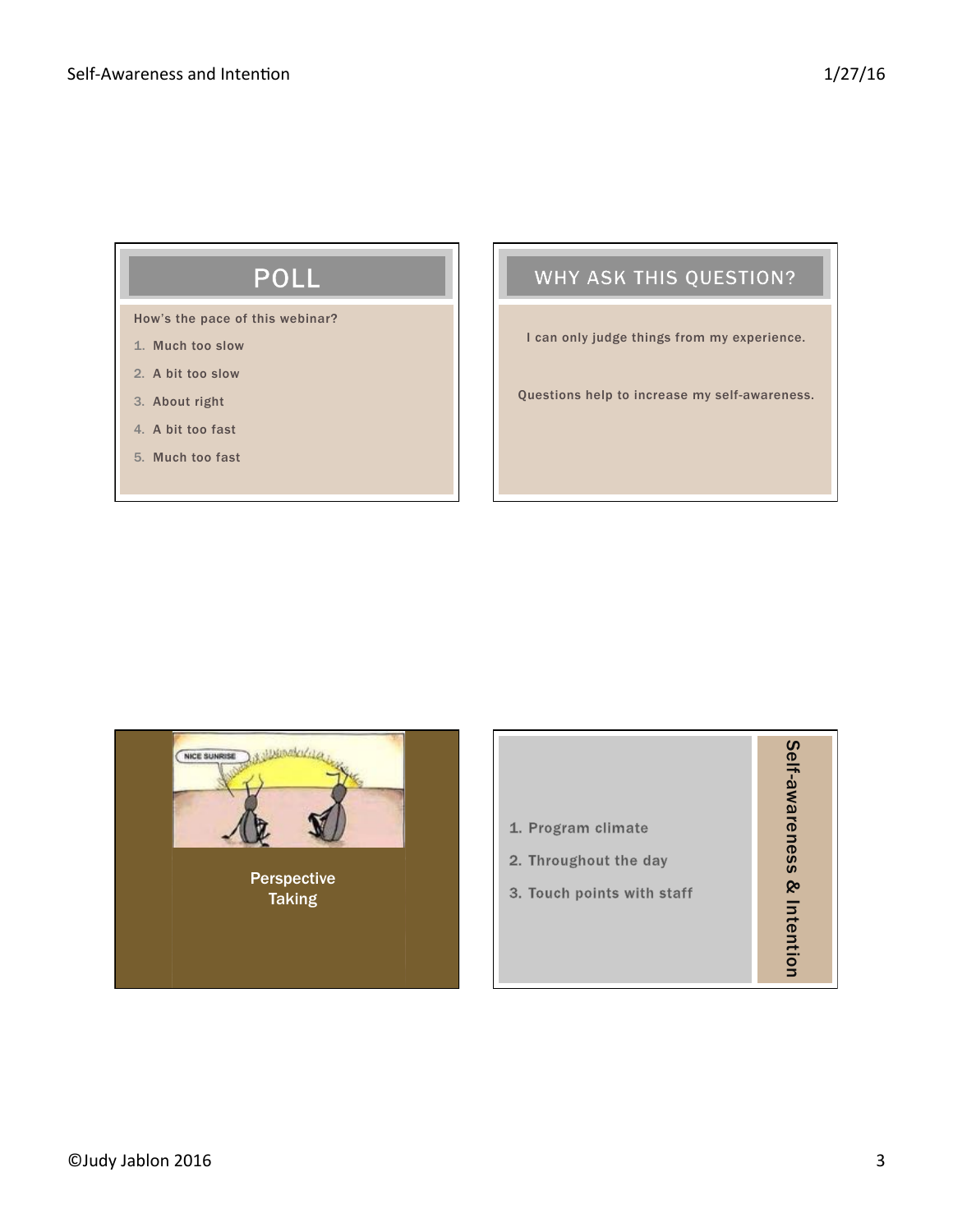



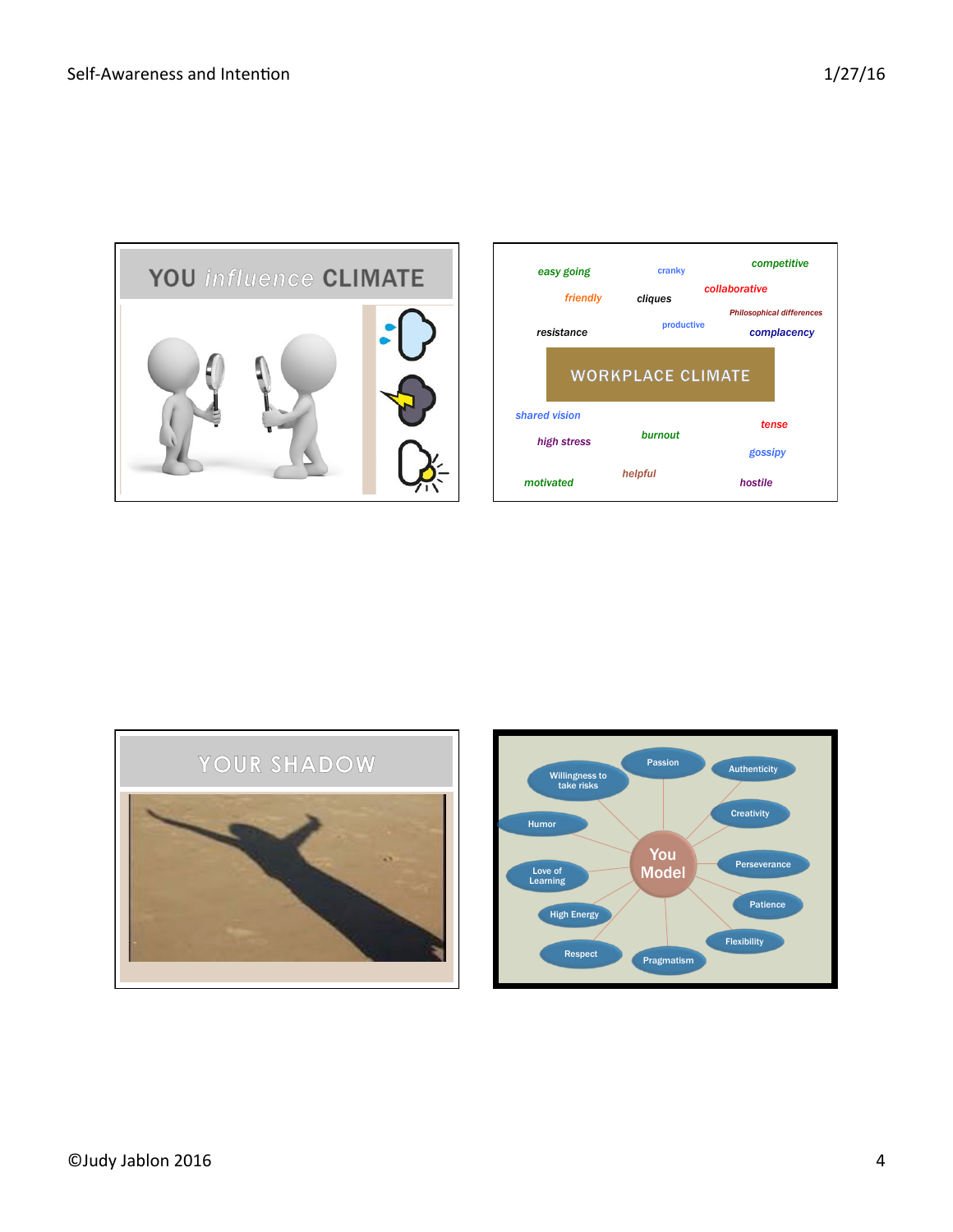

seeing<br>yourself as others see you

г

| (insert emotion) |
|------------------|
|                  |
|                  |
|                  |

## TIP: CHECK INS

- ¡With yourself
	- **At different points in the day**
	- §Pause to see how you are
	- §Use a journal

■ Ask a trusted colleague

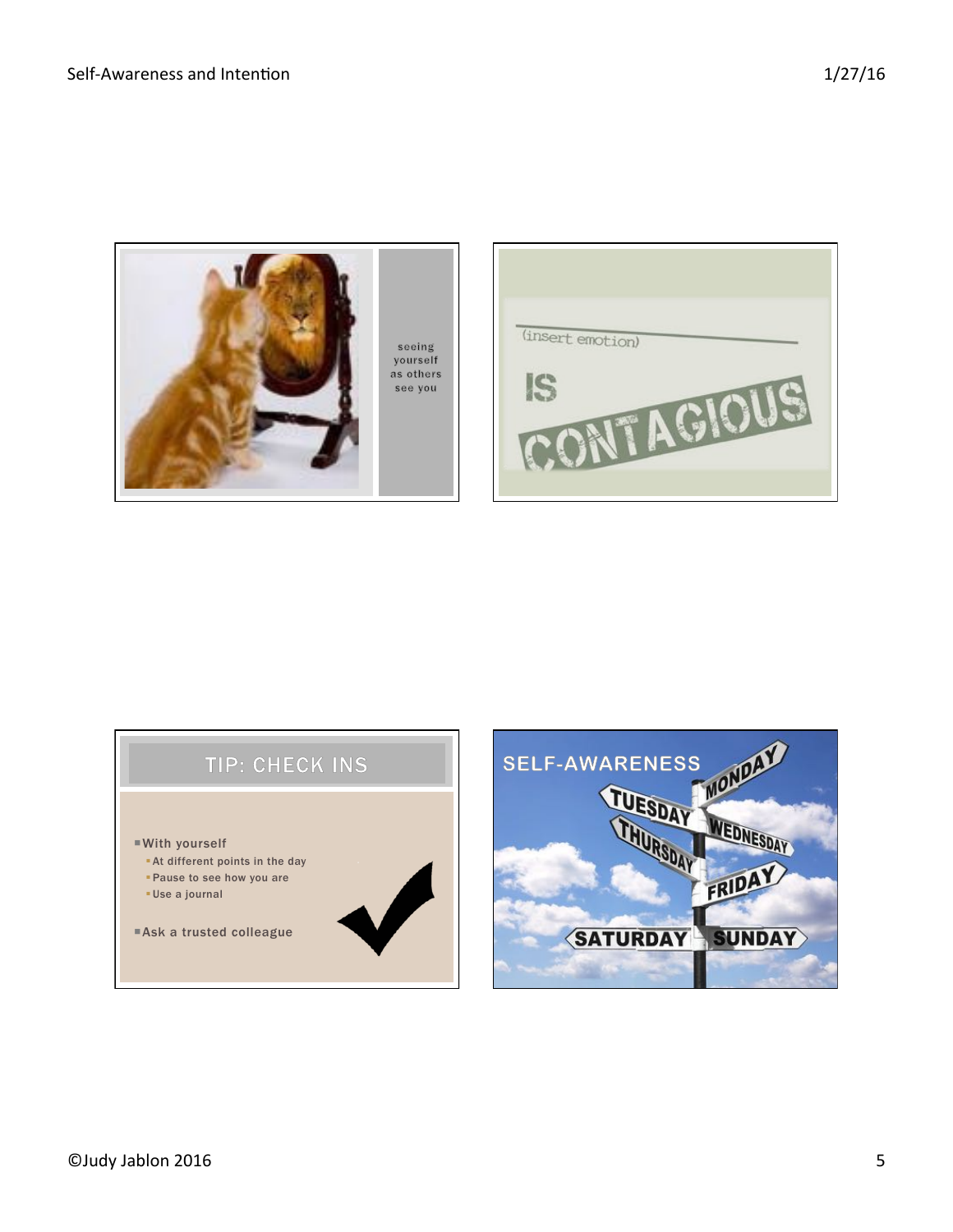

## INTERNAL MANAGEMENT

#### What questions do you ask yourself?

¡How do you organize your time?

¡Do you plan for low stress and high stress times?

**Do you set realistic expectations?** 

¡How do you establish and prioritize to do lists?

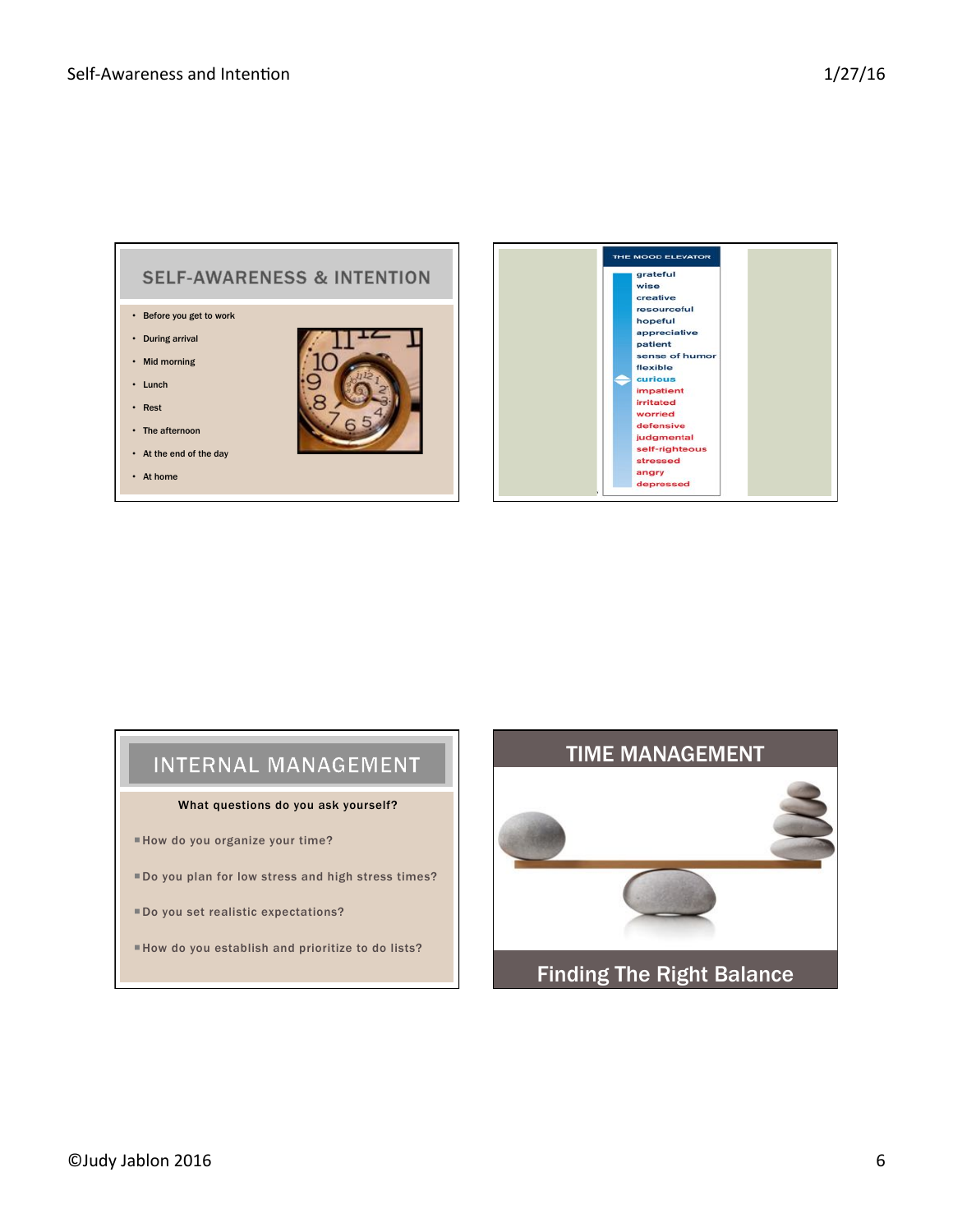#### BUT WHAT IF I JUST **DON'T HAVE ENOUGH TIME!**

TIPS:

- ¡Always plan for the unexpected.
- ¡ Make delegation a natural part of your style.
- Establish a committee or task force to help.
- ¡Plan a time each day to refuel and encourage staff to do the same!



Communication Verbal and Non Verbal

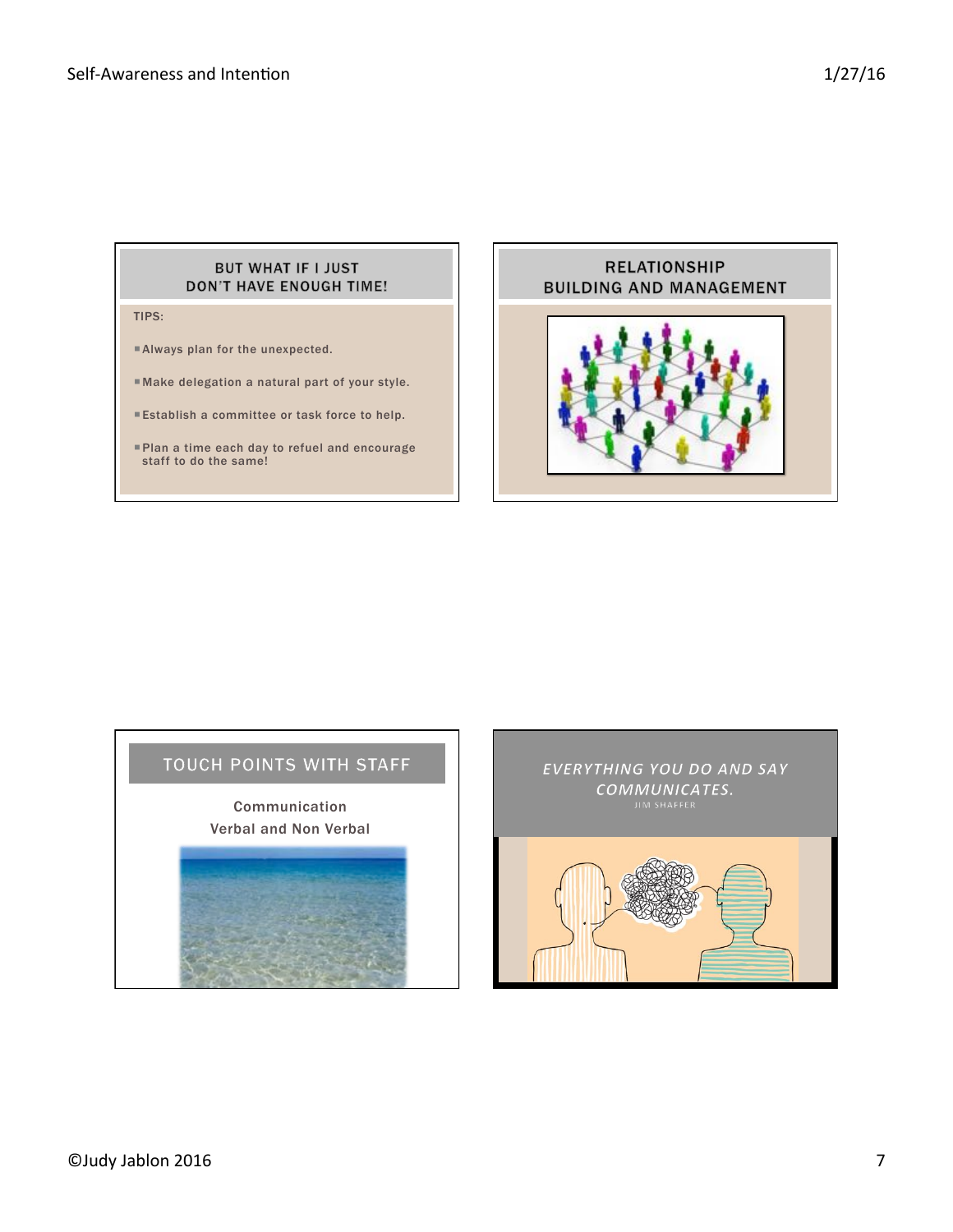### HOW DO YOU "TOUCH" STAFF **DURING ARRIVAL TIME?**

¡What is your routine?

¡How much time do you spend?

¡What messages do you convey?

¡Does everyone get equal time?



### **HOW DO YOU WRITE EMAILS AND TEXTS?**

¡Do you "shoot" them all day long?

**Are they coming at you all day long and as a** result you are reacting and shooting them right back?

- ¡ Do you plan them all?
- $\blacksquare$  Is there content or administrivia?
- ¡ Does your staff know in advance what the agenda is?
- ¡ How do you set up the room?
- ¡ What messages do you want staff to experience when you are gathered as a group?
- ¡ How does this affect the program climate?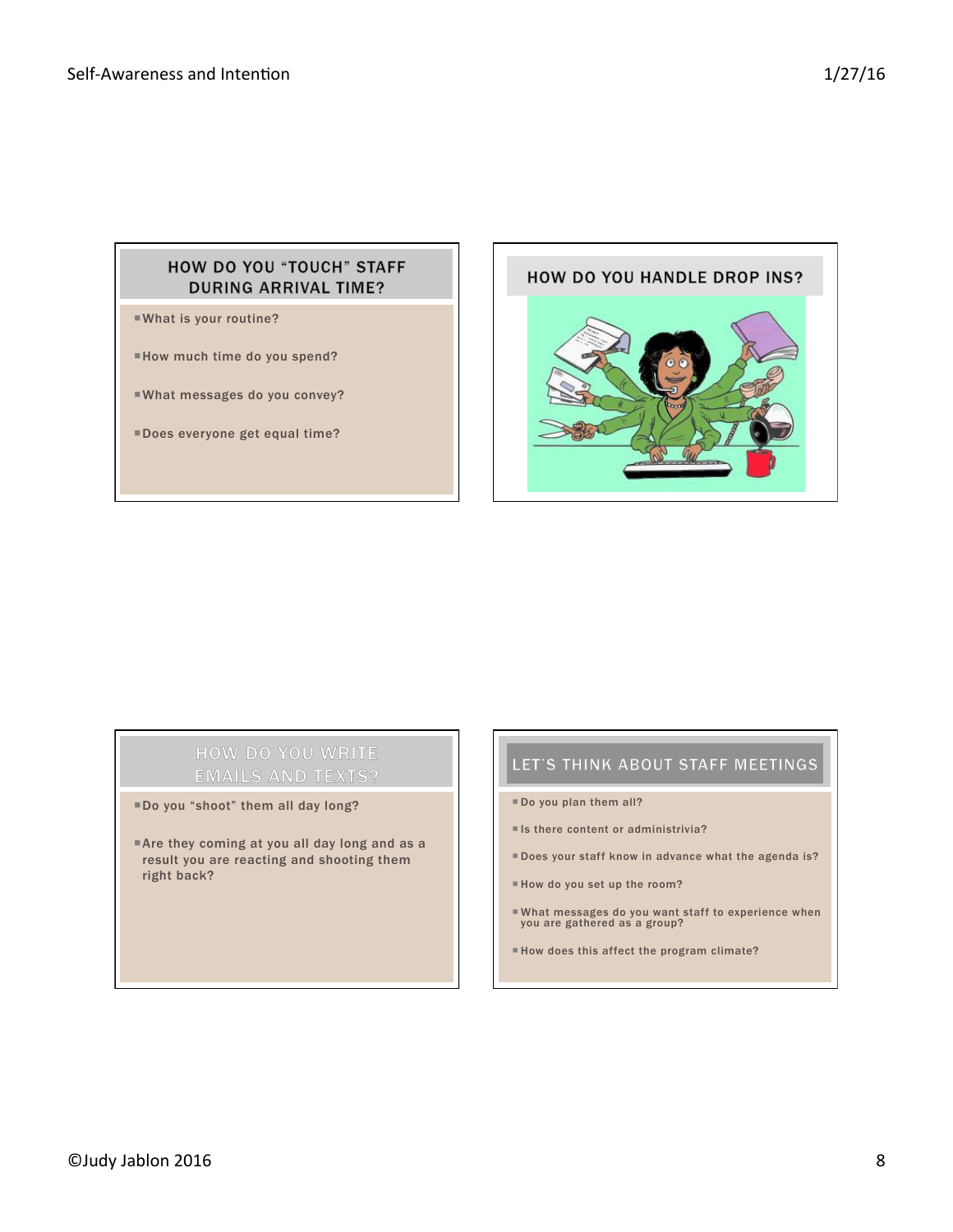#### TIP FOR TOUCH POINTS!

Commit to a conversation about connecting with your staff and enhancing the climate of your program.

¡Explore these ideas with a learning partner:

- § A friend § Another leader
- § A coach

# **POLL**

Did you find this webinar important to your work?

- 1. Not very important
- 2. Somewhat important
- 3. Important
- 4. Extremely important

# POLL

Would you like to explore this topic in more detail?

- 1. Definitely.
- 2. I'm unsure.
- 3. No thank you.